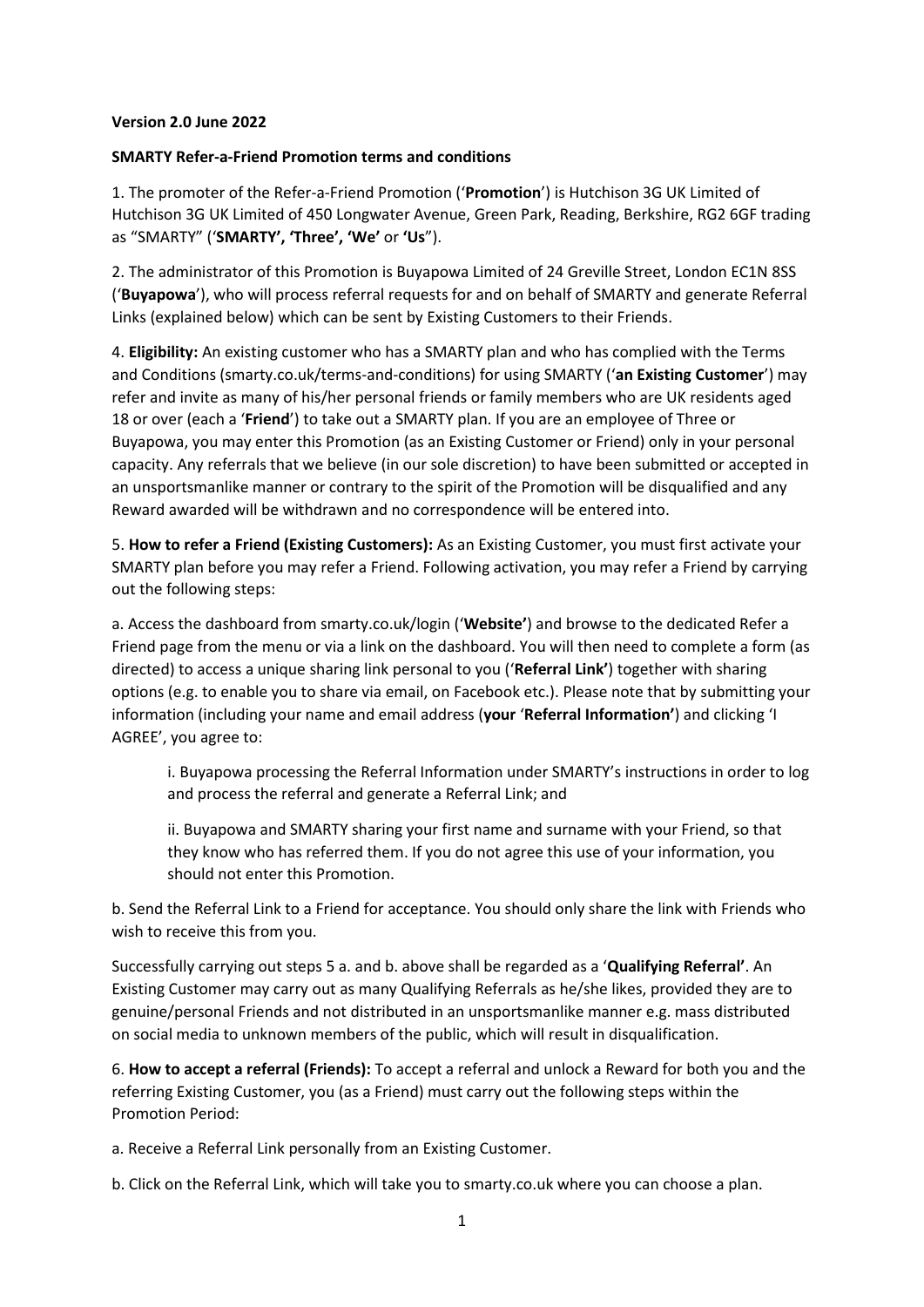c. Purchase any SMARTY plan using the online order process.

d. Activate your SMARTY SIM via the dashboard at smarty.co.uk/login and then put it in your phone and turn your phone on.

e. Continue (and not cancel) your SMARTY plan for at least 14 days from activation of your SIM.

Successfully carrying out steps 6 a. – e. above shall be regarded as a '**Qualifying Acceptance'** and the Qualifying Referral will have been '**Accepted'**. Once you have carried out steps 6 a. – d. above, you will then also be considered an Existing Customer and may also refer your Friends to SMARTY in accordance with these terms.

## 7. **Reward**:

a. Once a Qualifying Referral has been made by an Existing Customer and his/her Friend has concluded a Qualifying Acceptance, both the Existing Customer and Friend are eligible for a reward.

b. The reward offered by SMARTY may change from time to time without notice and there is no guarantee that any reward offered will be the same/similar value. The reward offered will be the reward available on the date the Qualifying Acceptance is made by the Friend. Currently the Existing Customer and his/her Friend will each receive one (1) month of their chosen plan's Monthly Charge free if the Qualifying Acceptance is made by 5<sup>th</sup> July 2022. The free month will be applied as a credit at the beginning of the next billing month following the Qualifying Acceptance -

For the one (1) month free here is a worked example:

– On 1 May 2022, Susan takes out and activates a 1 month 8GB SMARTY Plan.

– On 4 May 2022 Susan activates her SIM and becomes eligible to refer her Friends to SMARTY (she becomes an Existing Customer).

– On 20 May 2022, Susan makes a Qualifying Referral to her Friend, Greg.

– On 22 May 2022, Greg takes out a 1 month 4GB SMARTY Plan.

– On 25 May 2022, Greg activates his SMARTY SIM via the dashboard at smarty.co.uk/login and then puts it into his smartphone and turns his phone on.

– On 8 June 2020, 14 days after Greg's SIM activation, Greg has Accepted Susan's referral and both Greg and Susan are now eligible for a reward. **The reward they are offered will be the reward available on this date**.

– On 1 July 2022 (i.e. the start of Susan's next billing month), Susan auto-renews her 1 month 8GB SMARTY Plan and receives her reward of a free month.

– On 25 June 2022 (i.e. the start of Greg's next billing month), Greg moves from his 1 month 4GB SMARTY Plan to a 1 month 8GB SMARTY Plan and receives his reward of a free month.

c. The credit applied for the reward can only be used to cover the Monthly Charge and not any other charges (including without limitation Out of Bundle Service Charges, Additional Service Charges, account administration fees, fees for Connection and re-Connection and any costs incurred in collecting outstanding payments).

d. An Existing Customer may receive multiple rewards provided they have made a Qualifying Referral which has resulted in a Qualifying Purchase and they are otherwise eligible under these terms. In the